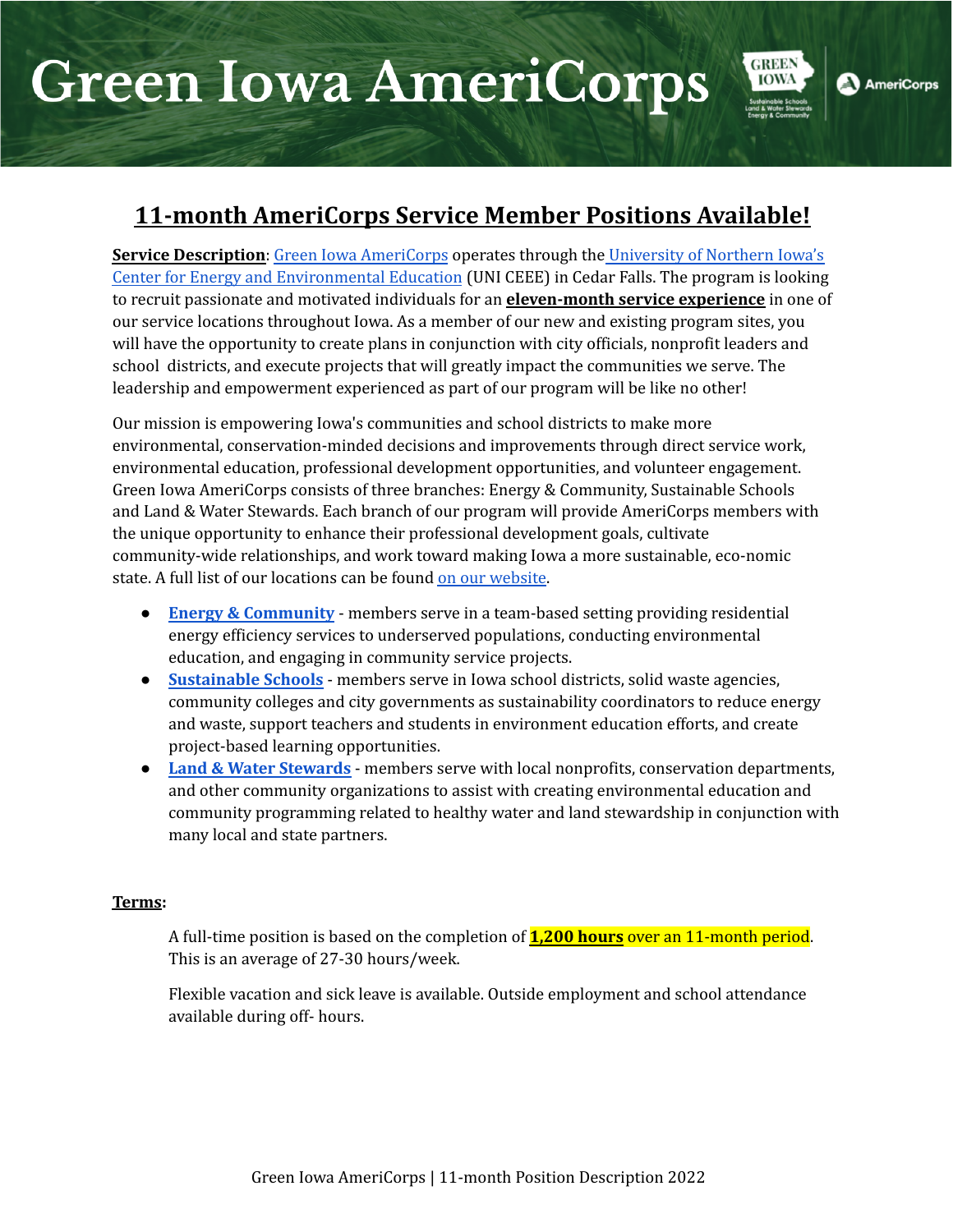#### **Term Commitment:**

# • Monday, September 26<sup>th</sup>, 2022 - August 31<sup>st</sup>, 2023

*\*If all positions are not filled in September, alternative start dates will be available from October through December. These alternative start dates are not guaranteed.*

The program will interview and enroll members on a rolling basis until all positions have been filled. Members must be willing and able to serve for the duration of the eleven-month term.

#### **Program Benefits**:

Federal loan [deferment](https://www.nationalservice.gov/programs/americorps/segal-americorps-education-award/using-your-segal-education-award/postponing), [healthcare](https://www.cigna.com/) coverage, childcare coverage, training and certification, individualized professional development opportunities, Segal [Education](https://www.nationalservice.gov/programs/americorps/segal-americorps-education-award) Award upon successful completion, monthly living stipend distributed by UNI, leadership experience, Public [Service](https://www.nationalservice.gov/resources/ed-award/forbearance-and-forgiveness) Loan Forgiveness [Qualification](https://www.nationalservice.gov/resources/ed-award/forbearance-and-forgiveness), and interest accrual repayment.

#### **Living Allowance**:

Full-time, 11-month Positions: **\$18,000 (Total for 11-months, roughly \$1,500/month)**

Living allowances are distributed evenly in monthly installments by the University of Northern Iowa over the course of the service term and pro-rated for months where members are not serving the full month.

# **Segal [Education](https://americorps.gov/members-volunteers/segal-americorps-education-award) Award**:

# 1200 hour positions: **\$4,546.50**

Education Awards are contingent upon successful completion of the program. More about what the Segal Education Award is and how it can be used can be found on the [AmeriCorps](https://americorps.gov/members-volunteers/segal-americorps-education-award) [website.](https://americorps.gov/members-volunteers/segal-americorps-education-award)

# **Qualifications:**

- At minimum members must be high school graduates, GED recipients, or working on attaining a high school diploma or GED during their term of service
- Be 17 years or older (no upper age limit)
- Pass a national service [criminal](https://www.nationalservice.gov/resources/criminal-history-check) history check
- Hold one of the following U.S. [citizenship](https://americorps.gov/serve/faqs) statuses: US citizen, US National, Lawful Permanent Resident
- Have a valid driver's license or other government issued photo identification